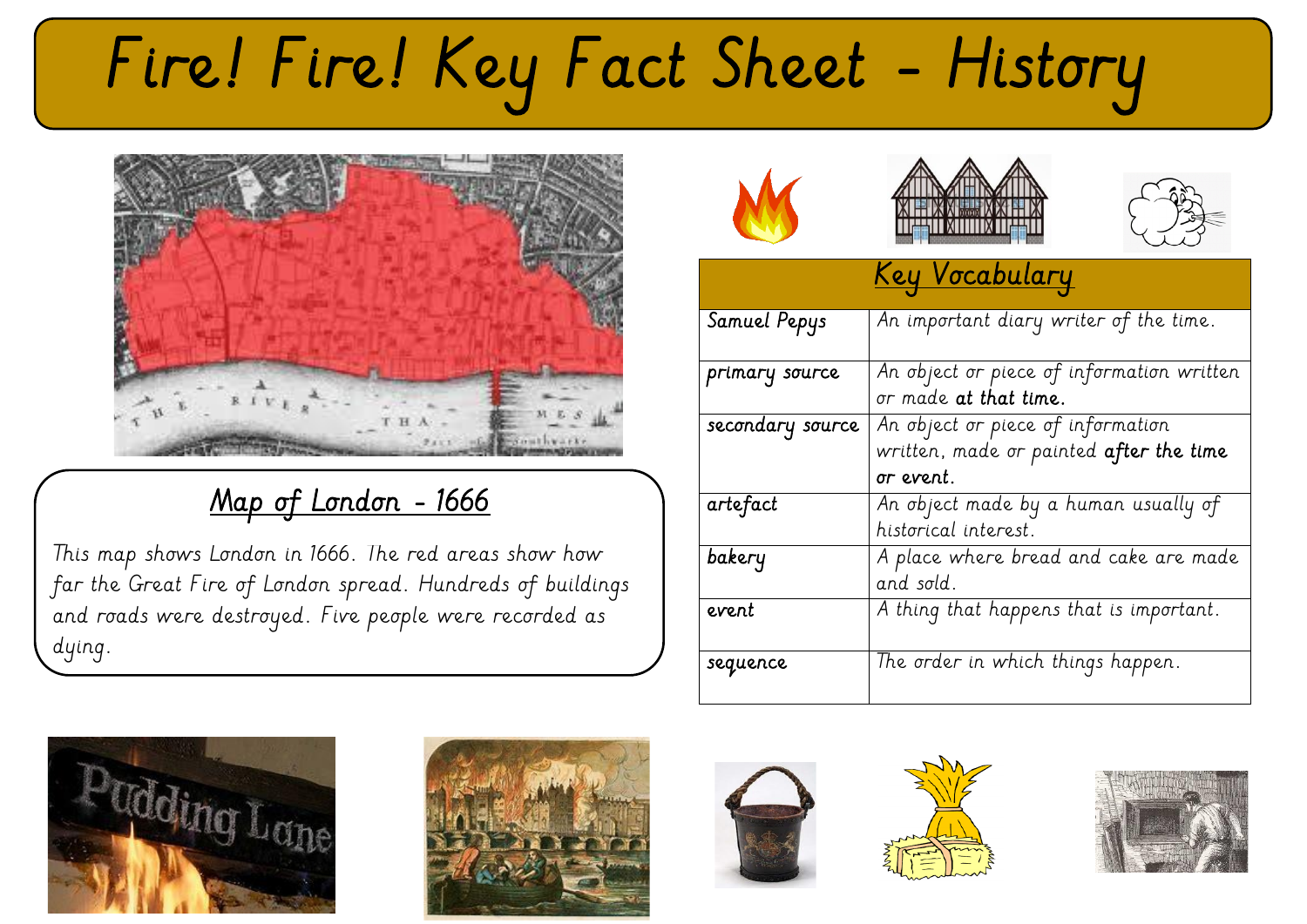# Fire! Fire! Key Fact Sheet - History

### Timeline of events:



Sunday 2<sup>nd</sup> September 1666 The fire starts in a bakery in Pudding Lane.



Thursday The fire is finally put out.



Late Sunday morning News of the fire spreads and people flee their homes.



Wednesday

The wind stops blowing and the spread of the fire slows down



People escaped down the river Thames or in horse and carts.



Tuesday

The fire reaches and burns down St Pauls Cathedral.



Sunday evening

The king ordered the houses to be pulled down to create fire breaks.



Monday evening

The fire gets very close to the Tower of London.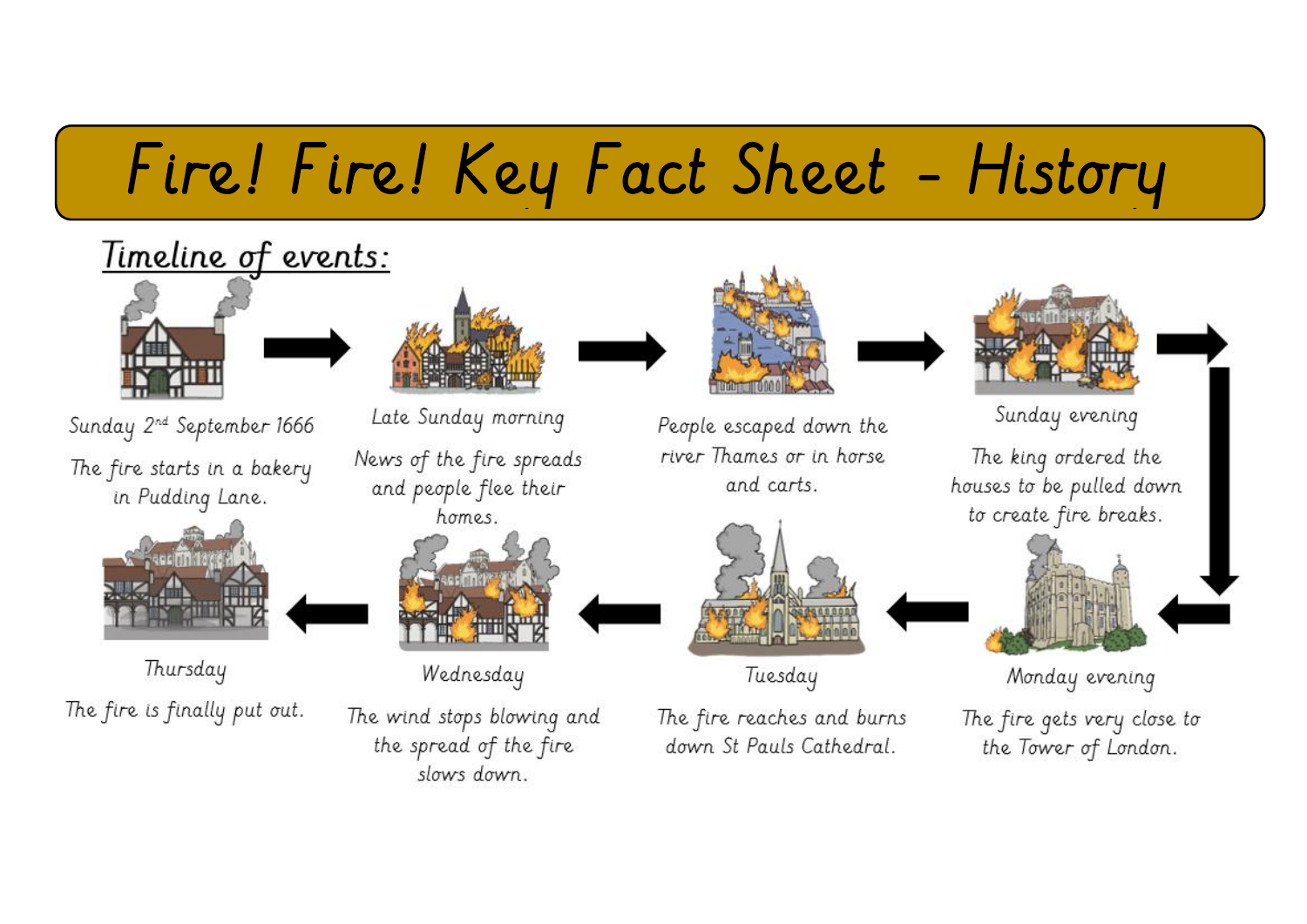### Fire! Fire! Key Fact Sheet – Science

#### Hygiene

Germs and harmful microbes can stick to our skin when we touch surfaces. If we then touch our mouths, eyes, nose or food with those germs on our hands, we could become poorly. To avoid this happening, we must:

• Regularly wash our hands, especially before eating or after going to the toilet.



• Regularly wash our bodies in the bath or shower.



| <u>Key Vocabulary</u> |                                                   |
|-----------------------|---------------------------------------------------|
| offspring             | A person or an animal's baby.                     |
| chrysalis             | A baby butterfly's or moths' hard shell           |
|                       | that protects it when it changes.                 |
| spawn                 | When a fish or frog releases eggs.                |
| hatches               | When a baby animal comes out of its egg           |
|                       | or shell.                                         |
| larva                 | An young insect before it is an adult.            |
| carbohydrates         | A food that gives you energy e.g. pasta           |
|                       | or bread.                                         |
| protein               | A food that helps to build healthy                |
|                       | muscles and help us grow e.g. chicken or          |
|                       | eggs.                                             |
| fats                  | Gives us lots of energy and can be stored         |
|                       | as extra energy e.g. butter.                      |
| portions              | A part of a whole amount that has been<br>shared. |
|                       |                                                   |

#### Exercise

It is important to get at least 30 minutes of exercise each day. Exercise keeps our hearts, lungs and muscles healthy so that they can work properly. It also makes our minds happier.







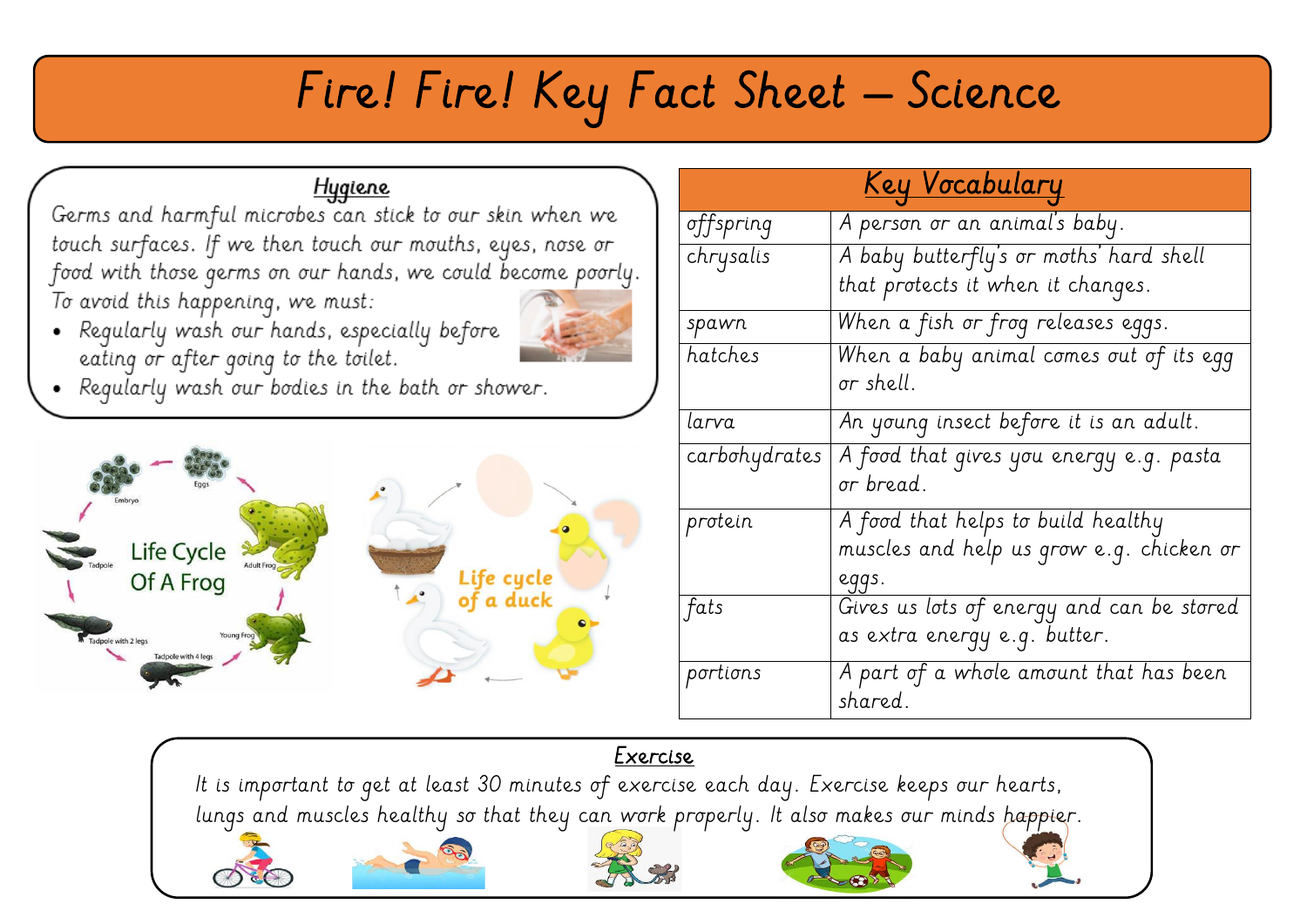## Fire! Fire! Key Fact Sheet – Design and Technology



| <u>Key Vocabulary</u> |                                                       |  |  |  |
|-----------------------|-------------------------------------------------------|--|--|--|
| knead                 | To press and squeeze dough with your hands.           |  |  |  |
| roll (noun)           | Bread that is shaped into a round or oblong shape     |  |  |  |
|                       | and serves one person.                                |  |  |  |
| roll (verb)           | To flatten dough with a rolling pin.                  |  |  |  |
| flatten               | To make something flat.                               |  |  |  |
| yeast                 | An ingredient that grows when it is warm and          |  |  |  |
|                       | makes air bubbles in bread.                           |  |  |  |
| rise                  | When dough gets bigger because of the air bubbles     |  |  |  |
|                       | from the yeast.                                       |  |  |  |
| proof                 | The name given to the stage when the yeast is         |  |  |  |
|                       | warming and growing.                                  |  |  |  |
| bake                  | To cook something in an oven.                         |  |  |  |
| wheat                 | A plant that grows grains used for                    |  |  |  |
|                       | making flour.                                         |  |  |  |
| corrn                 | A plant that grows grains used for                    |  |  |  |
|                       | making flour.                                         |  |  |  |
| mill (noun)           | $\mid$ A place where grains are ground to make flour. |  |  |  |
| mill (verb)           | To grind grains to make flour.                        |  |  |  |